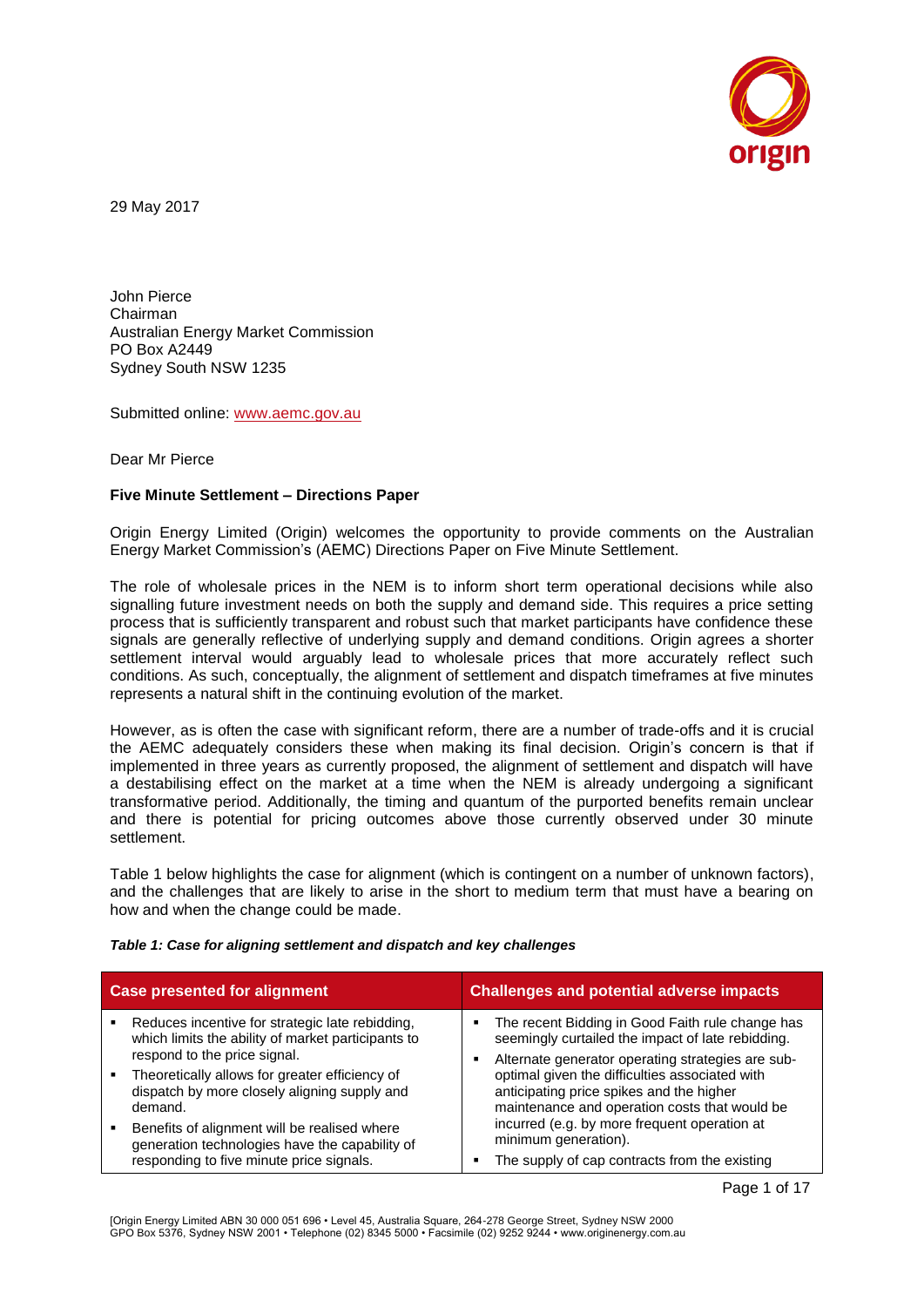| <b>Case presented for alignment</b> |                                                                                                                                                                                                                                                                                                                                                                                                                                                                                                                                                                                                                                               | <b>Challenges and potential adverse impacts</b>                                                                                                                                                                                                                                                                                                                              |  |
|-------------------------------------|-----------------------------------------------------------------------------------------------------------------------------------------------------------------------------------------------------------------------------------------------------------------------------------------------------------------------------------------------------------------------------------------------------------------------------------------------------------------------------------------------------------------------------------------------------------------------------------------------------------------------------------------------|------------------------------------------------------------------------------------------------------------------------------------------------------------------------------------------------------------------------------------------------------------------------------------------------------------------------------------------------------------------------------|--|
|                                     | The existing fleet of peaking generation is unable to<br>respond to five minute prices from rest. But there<br>could be scope for existing plant to change their<br>operating behaviour (e.g. operate at minimum<br>generation more often in anticipation of price<br>spikes).                                                                                                                                                                                                                                                                                                                                                                | generation fleet will reduce due to the inability of<br>peaking generators to defend five minute caps<br>where there is unexpected spot price volatility.<br>Ramping limitations would also reduce the level of<br>caps provided by base load plant. The total<br>reduction in cap supply is expected to be greater                                                          |  |
| ٠                                   | Realisation of the benefits of alignment is largely<br>dependent on increased market entry of rapid<br>response technologies such as aero derivatives,<br>diesel and battery storage. But prospects of<br>increased uptake of more responsive technologies<br>are encouraging.<br>The overall outcome will be a more efficient mix of<br>generation assets and demand response<br>technologies over time, leading to lower supply<br>costs. This will benefit consumers as reduced<br>wholesale electricity costs flow through to retail<br>prices.<br>The size of these benefits and the timing of when<br>they will be realised is unclear. | than the 625 MW projected by Energy Edge given<br>this excludes over the counter (OTC) contracts<br>traded directly between participants and supply<br>from base load generators.                                                                                                                                                                                            |  |
| ٠                                   |                                                                                                                                                                                                                                                                                                                                                                                                                                                                                                                                                                                                                                               | The potential for new rapid response generators to<br>supply hedging instruments to meet the supply<br>deficit is unclear. While battery technology is<br>evolving rapidly, large scale battery projects are<br>still in their infancy around the world and reliant on<br>substantial subsidies to be economic.                                                              |  |
| ٠                                   |                                                                                                                                                                                                                                                                                                                                                                                                                                                                                                                                                                                                                                               | The cost of hedging is expected to increase due to<br>the reduction in cap supply and higher cap<br>premiums brought on by the added risk of<br>defending caps. This could translate into higher<br>retail charges. There could also be negative<br>implications for retail competition if some retailers<br>face difficulty and additional cost in sourcing hedge<br>cover. |  |
|                                     |                                                                                                                                                                                                                                                                                                                                                                                                                                                                                                                                                                                                                                               | Market participants will face significant upfront<br>٠<br>costs in undertaking the necessary system and IT<br>changes. Origin estimates it could cost<br>approximately \$33-38 million to effect the<br>necessary system changes to Origin's systems<br>alone.                                                                                                               |  |
|                                     |                                                                                                                                                                                                                                                                                                                                                                                                                                                                                                                                                                                                                                               | The overall impact on spot market volatility and<br>pricing is still unknown and no analysis has been<br>undertaken to explore potential outcomes,<br>including the extent to which five minute settlement<br>would actually reduce wholesale electricity prices.                                                                                                            |  |

## **A potential path forward**

We note the AEMC has highlighted the difficulties in using quantitative analysis to assist in determining the merits of the rule change. While Origin has some sympathy for this position, given the significance of the proposed change, further analysis is required. We suggest that in preparing its draft determination the AEMC should seek to better understand the magnitude and duration of the potentially disruptive/adverse impacts, as well as the timing and quantum of the expected benefits, if the rule is made. Specifically the AEMC should determine:

- the impact on hedging in the market brought on by the deficit in the supply of cap contracts;
- the implications for retail competition and the impact on energy consumers due to the disruption in the contract market;
- timelines around the expected market entry of new rapid response generation, including their costs and potential uptake;
- the natural sellers of new caps to replace the reduction in supply, and the timing of this supply;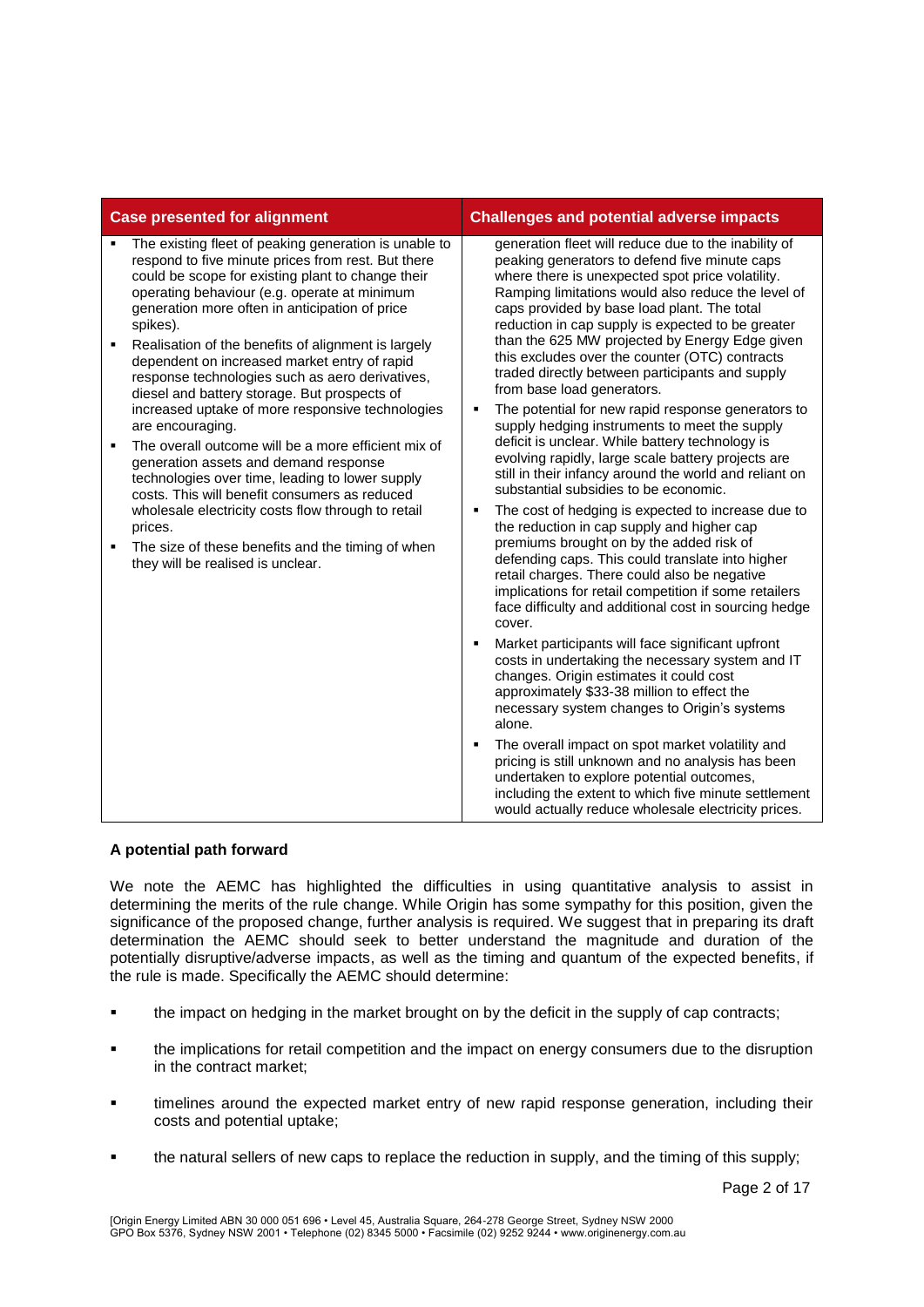- **the potential for new hedging products to alleviate the shortfall in caps;**
- an estimate of the system wide costs that will be incurred to undertake the necessary system, IT, and metering changes required to support the rule; and
- how to better understand the potential impact on wholesale spot prices and volatility (notwithstanding the inherent limitations of modelling these outcomes).

Origin believes a prudent approach is to align the implementation of five minute settlement with the period when market conditions indicate greater potential for the benefits of the reform to be realised. This could be achieved by making the rule change contingent on a periodic assessment of market conditions, the first of which could occur in four years from the AEMC's final determination. Any decision to proceed with the rule change could then be followed by a three year transitional period so businesses have sufficient time to undertake the required system changes described above.

If after completing the analysis suggested above, the AEMC concludes the rule change should be adopted now, (subject to some appropriate transitional period), at least six to seven years is required. This would better align with the timeframe proposed for the completion of metering changes in support of five minute settlement. Further, it is consistent with the time period proposed by Energy Edge to minimise the level of contractual disruption and will provide additional lead time for new investment in flexible plant to occur. With respect to the latter, in determining the overall length of the transitional period the AEMC should give detailed consideration to the key areas for investigation identified above.

More detailed views on aspects of the AEMC's directions paper are provided in Attachment A. These views should be considered alongside the supplementary report prepared by Seed Advisory on behalf of Origin Energy, which has been submitted as a separate item.

If you wish to discuss any aspect of this submission further, please contact Shaun Cole at [shaun.cole@originenergy.com.au](mailto:shaun.cole@originenergy.com.au) or on 03 8665 7366.

Yours Sincerely,

Steve Reid Manager Wholesale Regulatory Policy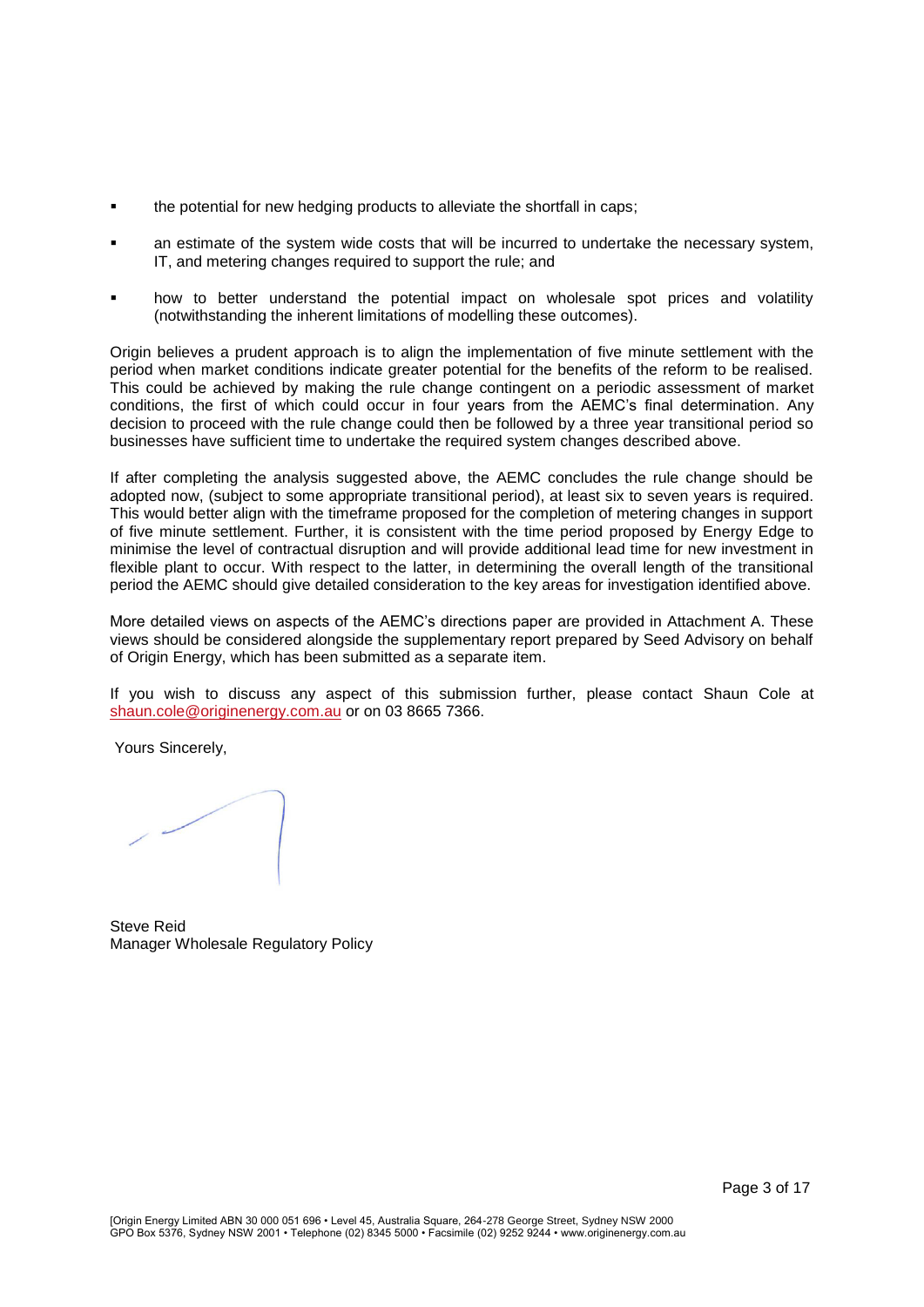# **Five Minute Settlement in the NEM – Impact Assessment**

## **1. Rationale for reform**

## **Key point(s):**

- Conceptually, alignment of dispatch and settlement periods provides a more efficient price signal to guide consumption and investment decisions. But the materiality of the underlying issue and efficiency benefits achievable are yet to be adequately explored or demonstrated.
- Recent efforts to address the misalignment between settlement and dispatch timeframes in international electricity markets are unique and do not provide adequate justification for reforming the NEM.

#### **Materiality of the issue**

A key feature of energy only markets is that spot prices provide incentives for both operational and investment decisions. For this to be achieved, it is important spot prices reflect the physical condition of the system and the continuous changes in the supply/demand balance. But the extent to which this can be achieved in practice is generally constrained to some degree by the physical, technical and economic cost of underlying market arrangements.

Consistent with this, a compromise was made between dispatch and settlement timeframes within the NEM. While the current market design places significant emphasis on the alignment of pricing and dispatch by optimising market operations across five minute periods, all electricity generation is ultimately settled on the basis of the 30 minute average dispatch price. The rationale here is that five minute dispatch reduces the level of ancillary services required to track fluctuations in the supply/demand balance, while 30 minute settlement ensures metering/settlement databases and process remain within practical limits.

This misalignment between settlement and dispatch has been the subject of discussion since the NEM's inception in 1998. Concerns have been raised that the averaging process, while useful to the extent it filters out some of the inherent volatility in a five minute dispatch cycle, can also create distortions and inefficiencies in the market.

#### *Late rebidding*

Sun Metals' original concern when submitting its rule change proposal was that the market design accentuates strategic late rebidding which impedes market entry for fast response generation and demand side response.

This specific issue has seemingly been addressed through the Bidding in Good Faith rule change, which placed more stringent rebidding obligations on market generators with a view to further limiting any perverse impacts. The AEMC analysis indicates there is a reduced prevalence of Dispatch Interval (DI) 6 price spikes, at least over the limited time period the rule has been in place.

#### *Early price spikes under 30 minute settlement*

The AEMC has also now identified DI 1 spikes as an issue that exemplifies the inherent inefficiency in the current market design, citing trading outcomes in the South Australian spot market on 21 March 2017 as a primary example of the perceived market distortion. Table 2 sets out the AEMC's key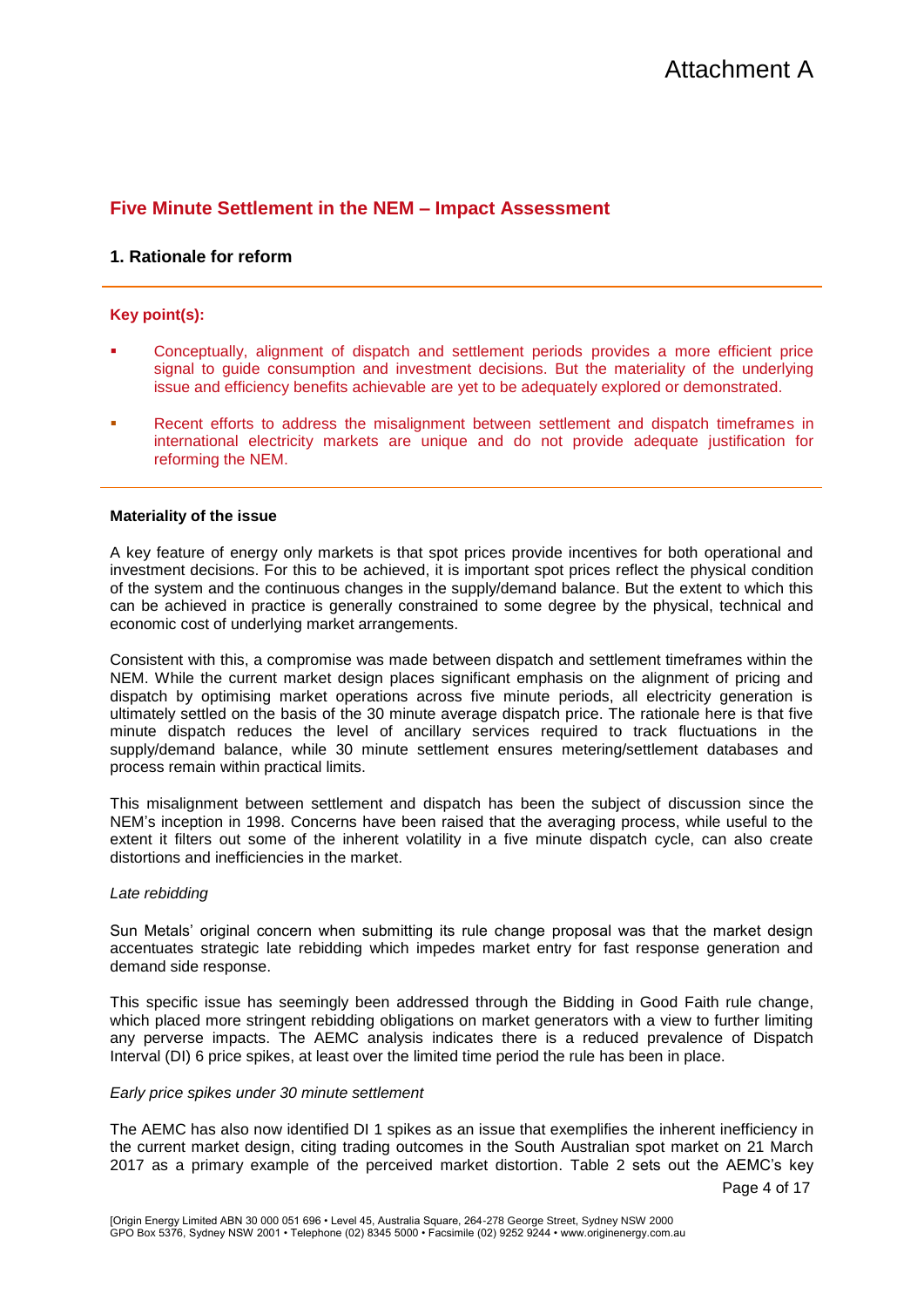assertions regarding these inefficiencies and our views on the validity of those claims. This table should be considered in conjunction with Table 3.1 of the Seed Advisory Report, which presents an assessment framework and further explores the trade-offs associated with aligning settlement and dispatch.

*Table 2: Overview of AEMC assertions regarding the inefficiencies arising from early price spikes under 30 minute settlement*

| <b>AEMC assertions</b> |                                                                                                                                                                                                                                                                                                                                                                                                                                                                                                                                                                                                                                    | <b>Comments</b>                                                                                                                                                                                                                                                                                                                                                                                                                                                                                                                                                                                                                                                                                                                                                                                                                                                                                                                                                                                                                                                                             |  |
|------------------------|------------------------------------------------------------------------------------------------------------------------------------------------------------------------------------------------------------------------------------------------------------------------------------------------------------------------------------------------------------------------------------------------------------------------------------------------------------------------------------------------------------------------------------------------------------------------------------------------------------------------------------|---------------------------------------------------------------------------------------------------------------------------------------------------------------------------------------------------------------------------------------------------------------------------------------------------------------------------------------------------------------------------------------------------------------------------------------------------------------------------------------------------------------------------------------------------------------------------------------------------------------------------------------------------------------------------------------------------------------------------------------------------------------------------------------------------------------------------------------------------------------------------------------------------------------------------------------------------------------------------------------------------------------------------------------------------------------------------------------------|--|
|                        | Early DI price spikes lead to the "piling in"<br>phenomenon where large levels of generation are<br>offered at a reduced price at a time when it is not<br>necessarily valued by the market. Trading intervals<br>can include both very high prices and potentially<br>negative prices. To the extent that there is an<br>increase in risk, this would also increase the cost of<br>supply and retail prices.                                                                                                                                                                                                                      | If the generation is not valued by the market it<br>would not have been dispatched - clearly it is<br>required to meet customer demand.<br>Origin questions the categorisation of subsequent<br>low dispatch prices as being inefficient. The low<br>and sometimes negative prices observed after a<br>high DI 1 price are most likely due to a generator<br>defending its contracted position or a gentailer<br>providing cover for its retail load by ensuring<br>dispatch. Additionally, minimum run times for gas<br>plant would mean that a low bid - e.g. below short<br>run marginal cost (SRMC) - is in fact a prudent and<br>rationale course of action following an initial spike<br>in DI 1 given it would be more costly to switch off<br>the generator. The market design makes<br>allowances for such situations by enabling<br>generator offers to be as low as -\$1,000/MWh, well<br>below SRMC. In seeking to determine whether<br>market outcomes are efficient or not, an<br>observation of spot market outcomes in isolation is<br>therefore unlikely to be sufficient. |  |
| ٠                      | It is from these price periods that generators<br>typically receive a disproportionate amount of their<br>annual spot market revenue.                                                                                                                                                                                                                                                                                                                                                                                                                                                                                              | It is not clear what generators the AEMC is<br>referring to in this instance or why this is viewed as<br>a sign of inefficiency. For example, peaking<br>generators have relatively low capacity factors and<br>their business model is dependent on recovering<br>long run costs at periods of high prices and<br>volatility. In fact, scarcity pricing is an underlying<br>feature of the energy only market and is critical to<br>generators being able to recover fixed costs.                                                                                                                                                                                                                                                                                                                                                                                                                                                                                                                                                                                                          |  |
| ٠                      | This bidding behaviour has the potential to<br>significantly distort operational, usage and<br>investment incentives, creating productive,<br>allocative, and investment inefficiency.                                                                                                                                                                                                                                                                                                                                                                                                                                             | Again this is a broad statement with no evidence to<br>verify the claim. It also gives no regard to the fact<br>that the behaviour observed actually places<br>downward pressure on wholesale electricity prices.                                                                                                                                                                                                                                                                                                                                                                                                                                                                                                                                                                                                                                                                                                                                                                                                                                                                           |  |
| ٠                      | The current 30 minute settlement framework<br>effectively makes operating flexible rapid response<br>technologies for generation in the NEM more<br>financially risky. By not providing appropriate<br>rewards for more flexible technologies that can<br>respond to the price spike, there is the potential for<br>such resources to choose not to participate in the<br>market at a time when the response is physically<br>valued by the power system to balance supply and<br>demand. Over any 30 minute trading interval this<br>risks creating productive inefficiency through a sub-<br>optimal and higher cost supply mix. | No evidence has been presented to suggest the<br>business model of rapid response technologies is<br>undermined by the current arrangements, or that<br>they preclude any increase in uptake.<br>The statement implies there is an increased<br>likelihood of unserved energy due to the current<br>arrangements and that rapid response<br>technologies are being prevented from entering the<br>market to fill the deficit. This is clearly not the case.<br>The AEMC has not demonstrated how 30 minute<br>settlement results in a higher cost supply mix. One<br>of the primary arguments used to argue for                                                                                                                                                                                                                                                                                                                                                                                                                                                                             |  |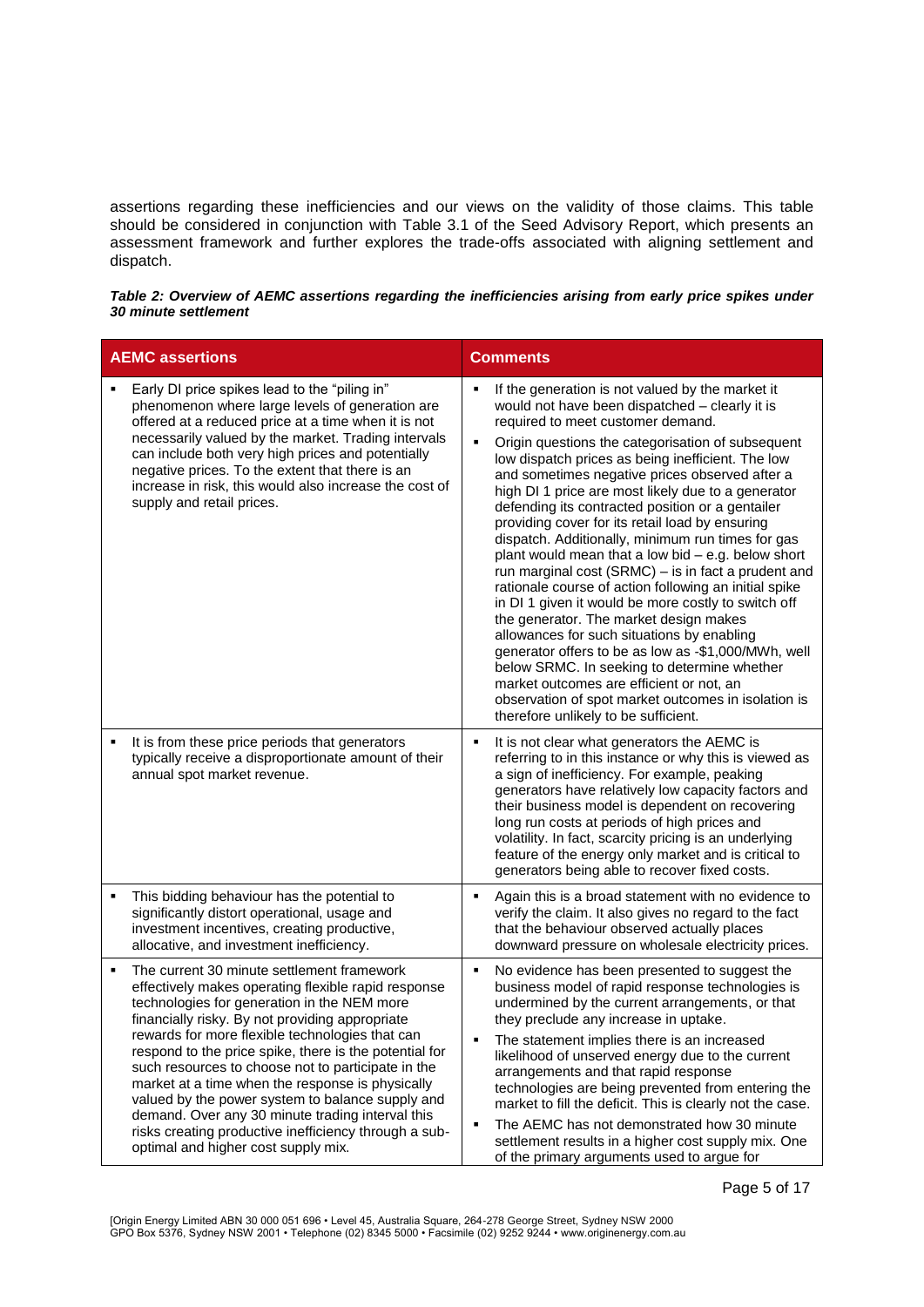| <b>AEMC assertions</b>                                                                                                                                                                                                                                                                                                                                                                                                                                                                            | <b>Comments</b>                                                                                                                                                                                                                                                                                                                                                                                                                                                                                                                                                                                                          |  |
|---------------------------------------------------------------------------------------------------------------------------------------------------------------------------------------------------------------------------------------------------------------------------------------------------------------------------------------------------------------------------------------------------------------------------------------------------------------------------------------------------|--------------------------------------------------------------------------------------------------------------------------------------------------------------------------------------------------------------------------------------------------------------------------------------------------------------------------------------------------------------------------------------------------------------------------------------------------------------------------------------------------------------------------------------------------------------------------------------------------------------------------|--|
|                                                                                                                                                                                                                                                                                                                                                                                                                                                                                                   | alignment is that lower dispatch prices following a<br>DI 1 price spike is inefficient and that it<br>disadvantages rapid response technologies that<br>are in fact currently more expensive than other<br>generation in the market. This raises the prospect<br>for a more productive inefficient outcome (at least<br>in the short term) if more costly rapid response<br>technologies are deployed ahead of lower cost<br>generation.                                                                                                                                                                                 |  |
| A worst case scenario of the existing framework<br>would be where the misalignment of dispatch and<br>settlement creates incentives to invest in slower<br>response technologies in the future that are not only<br>less valued by consumers in a particular five<br>minute interval, but also involve a higher cost of<br>supply. For example, this could arise due to the<br>higher ancillary service requirements associated<br>with operating the market with relatively inflexible<br>plant. | The overall impact of mass deployment of more<br>responsive plant on the NEM (e.g. on system<br>frequency) is unknown and could potentially give<br>rise to additional costs that would need to be<br>considered when considering such investment.<br>This issue was recently raised by the Australian<br>Energy Market Operator (AEMO) with respect to<br>the potential deployment of batteries in SA, who<br>noted the ability of inverter based technology to<br>ramp very quickly could cause power system<br>problems (e.g. frequency disturbances) and<br>ultimately lead to contingency type events. <sup>1</sup> |  |

*AEMC stylised example – impact of 30 minute settlement* 

l

Generally our view is that the usefulness of the stylised example is limited. In the example, the AEMC seeks to replicate the bidding strategy under 30 minute settlement for a rapid response generator (e.g. a battery) and a fast response plant (e.g. gas peaker). After observing the price at the end of the settlement period the AEMC compares this to the dispatch (settled) prices if the generators were settled on a five minute basis. However, there is no adjustment in the original bidding strategy, which would be expected given the new settlement arrangements. The conclusion seems to be that generators would bid (and ultimately be settled) at their SRMC allowing for an efficient outcome. This seems overly simplistic, as explored in Table 3 below.

| Table 3: Assessment of the AEMC's conclusions regarding the stylised trading example |  |  |
|--------------------------------------------------------------------------------------|--|--|
|--------------------------------------------------------------------------------------|--|--|

| <b>AEMC conclusion</b> |                                                                                                              |                                                                                                                                             | <b>Comments</b>                                                                                                                                                                                        |  |
|------------------------|--------------------------------------------------------------------------------------------------------------|---------------------------------------------------------------------------------------------------------------------------------------------|--------------------------------------------------------------------------------------------------------------------------------------------------------------------------------------------------------|--|
| ٠                      | With an early price<br>spike under 30<br>minute settlement.<br>generation that                               | manage risk by bidding at a price<br>1.<br>that is below the cost of generation;                                                            | Bidding below or above SRMC in an<br>energy only market is not necessarily a<br>sign of inefficiency, as previously<br>discussed.                                                                      |  |
|                        | cannot respond<br>immediately, but<br>can generate within<br>the 30 minute<br>period has an<br>incentive to: | 2. operate the plant in such a way<br>they dispatch at a time when their<br>generation is not physically valued<br>by the power system; and | If the plant is not physically valued by<br>the power system why then would it<br>have been dispatched? The AEMC's<br>reasoning here suggests the generation<br>is not needed and there is oversupply. |  |
|                        |                                                                                                              | 3. behave in a way that creates<br>artificial volatility, uncertainty and<br>risk for wholesale market                                      | • The AEMC has not explained how lower<br>prices in subsequent dispatch periods<br>results in added risks for market                                                                                   |  |

<sup>&</sup>lt;sup>1</sup> Australian Energy Market Operator, ESCOSA – Inquiry into the Licensing Arrangements for Generators in SA, Workshop Presentation, 16 May 2017.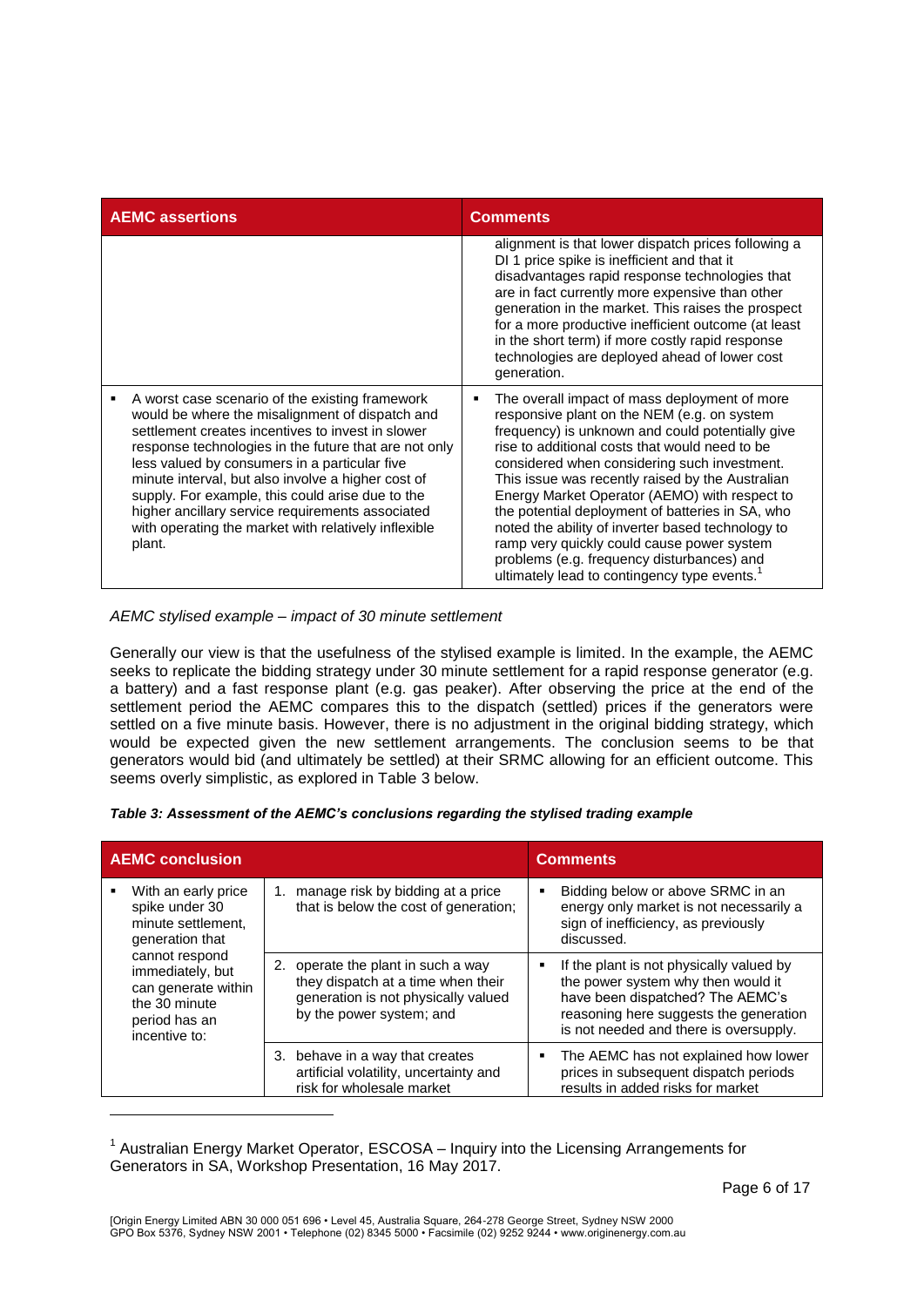| <b>AEMC conclusion</b> |                                                                                                                                        |                                                                                                                                                                           | <b>Comments</b>                                                                                                                                                                                                                                                                                                                     |  |
|------------------------|----------------------------------------------------------------------------------------------------------------------------------------|---------------------------------------------------------------------------------------------------------------------------------------------------------------------------|-------------------------------------------------------------------------------------------------------------------------------------------------------------------------------------------------------------------------------------------------------------------------------------------------------------------------------------|--|
|                        |                                                                                                                                        | participants.                                                                                                                                                             | participants and the market overall.                                                                                                                                                                                                                                                                                                |  |
|                        | For generation that<br>can respond within<br>a five minute<br>dispatch interval to<br>early price spikes,<br>there is incentive<br>to: | manage risk of price uncertainty<br>1.<br>inherent in after-the-event 30<br>minute settlement by, bidding at a<br>price that is above the marginal<br>cost of generation; | At times of scarcity, bids above SRMC<br>п<br>are not unusual.                                                                                                                                                                                                                                                                      |  |
|                        |                                                                                                                                        | 2. avoid being dispatched, even<br>though the dispatch price highlights<br>that their generation is physically<br>valued by the power system in their<br>interval; and    | This is known as market risk – fast start<br>п<br>generators face this problem every time<br>they turn on given minimum run times.<br>At times of scarcity, the settled price is<br>п<br>likely to be well above the SRMC of a<br>rapid response generator, so it is not<br>clear why they would seek to avoid<br>being dispatched. |  |
|                        |                                                                                                                                        | 3.<br>potentially creates risk for the<br>ongoing operation and financial<br>viability of flexible and fast<br>response technologies.                                     | This has not been explained and<br>п<br>suggests that business case for rapid<br>response technologies is being<br>undermined by the current<br>arrangements.                                                                                                                                                                       |  |

#### **International experiences**

The AEMC has noted a range of overseas markets, where regulators and market bodies are either in the process of aligning dispatch and settlement timeframes or at least recognise the merit in doing so. While this may be true, it does not provide adequate justification for pursuing such a reform in the NEM, particularly when you consider the rationale for reform is heavily influenced by the characteristics unique to each market. A summary of Seed Advisory's key observations in relation to the international markets cited by the AEMC is provided below.

### *New Zealand*

The New Zealand Electricity Authority is currently investigating the potential for implementing five minute dispatch and 30 minute settlement with a view to delivering more efficient pricing signals for market participants. Final prices are currently published with a two day lag and a variety of forecasts of final prices are relied on by market participants to estimate and manage their positions. While a realtime pricing option based on five minute settlement and dispatch was considered, the Electricity Authority noted this would require extensive metering changes and upgrades to settlement and reconciliation systems, the cost of which is not appropriate at this time.

#### *United States Federal Energy Regulatory Commission*

In September 2016 the United States Federal Energy Regulatory Commission (FERC) ruled that all six system operators under its jurisdiction must settle energy in their real-time markets at the same interval that those markets are dispatched (i.e. five minute settlement). As it is currently structured, three of the six regions already operate with five minute dispatch and settlement, while the remaining three combine five minute dispatch with hourly average pricing.

FERC's decision relates primarily to the need to improve the alignment of dispatch and settlement across the various markets (including ancillary markets) rather than align settlement and dispatch timeframes per se. The recent entry of more flexible gas fired generators into some of the US markets has led to an increase in uplift and ancillary payments as those generation technologies interact with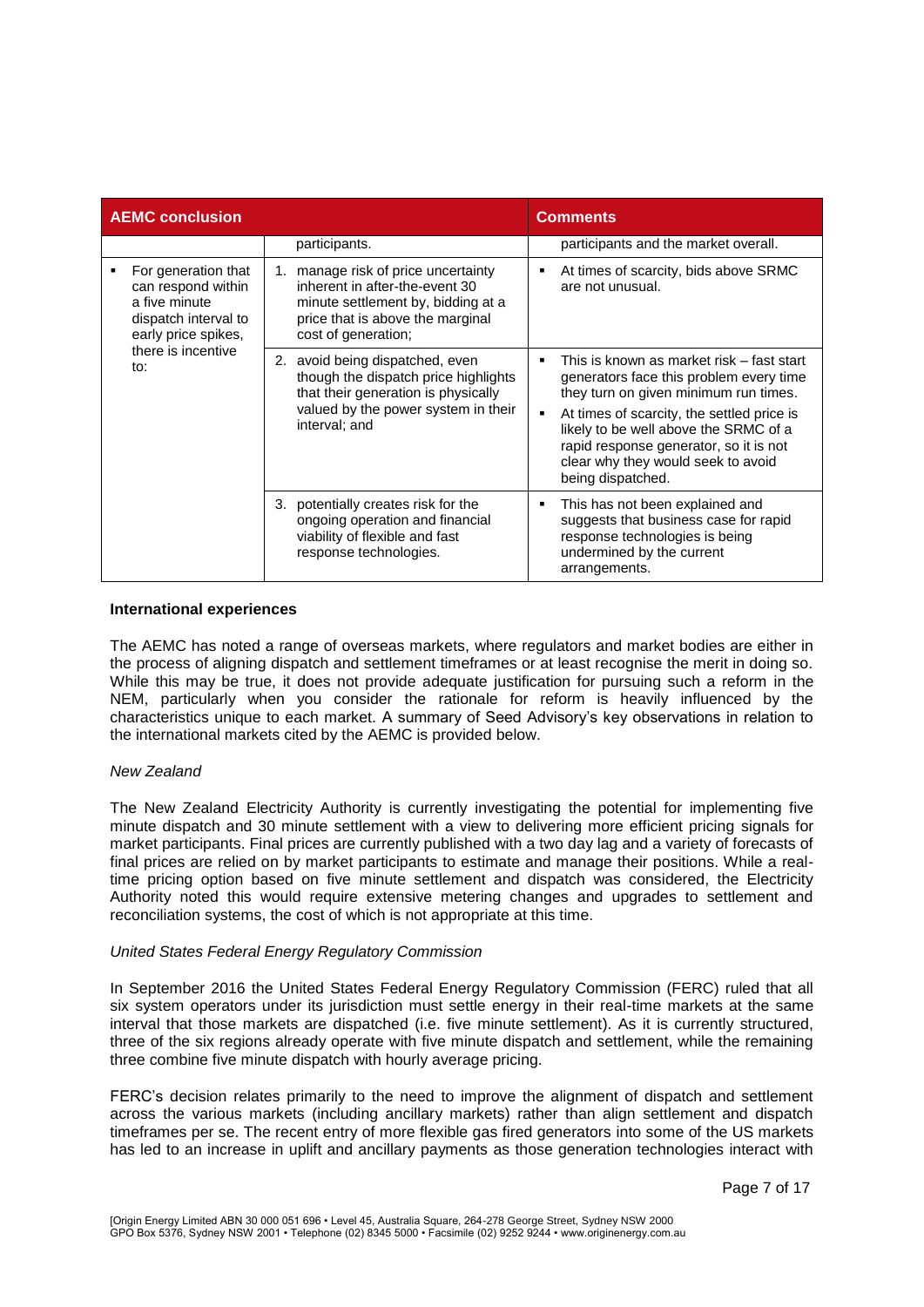the requirements of energy, transmission and other ancillary service markets. In some of the markets governed by FERC, the costs incurred as a result of this misalignment and associated poor compliance with dispatch instructions are so large that if they were eliminated, this would offset the costs of implementing the reform.

It is also worth noting a number of US electricity markets, including those with five minute dispatch and settlement, have some form of capacity market or regulated capacity requirement in place. In these circumstances, the role of spot markets is primarily to guide near term operational decisions rather than incentivise investment in generation capacity. This is in contrast to the NEM, where the energyonly market provides signals for efficient dispatch of plant and incentives to contract to undertake efficient investment. As suggested by the AEMC, this may mean alignment of dispatch and settlement is even more relevant in the context of the NEM. But it also serves to highlight that the short to medium term disruptive impacts from alignment in the NEM will be amplified if the ability of a significant proportion of the existing generation fleet to participate and derive revenue from the wholesale market is compromised, without the added safety net of capacity payments.

#### *Alberta Electric System Operator*

In the Alberta electricity market dispatch prices are currently determined in real time one minute intervals and the settlement price is based on a 60 minute time weighted average. In 2005 consideration was given to aligning dispatch and settlement intervals with a view to improving the efficiency of dispatch over the long-term. Further reviews conducted between 2006 and 2015 resulted in the alternate reform proposal based on one minute dispatch and 15 minute settlement periods. But by 2015, the market operator "*noted that dispatch and settlement period alignment is not currently considered a high priority when compared to other market initiatives such as Transmission Constraints Management, Interties Restoration and Market Systems Replacement*".

#### **2. Market implications**

#### **Key point(s):**

- Technical limits will significantly impede the ability of the existing generation fleet (including base load generators) to offer cap contracts to manage pricing risk in the wholesale market.
- The 625 MW reduction in cap contracts forecast by Energy Edge is significantly understated, given it does not capture OTC contracts traded directly between participants or the impact on base-load generation.
- There is a high likelihood five minute settlement would increase overall energy prices for consumers, particularly in the event new investment does not offset the expected reduction in cap contracts.

A five minute market will better incentivise investment in more responsive/flexible technology. At the same time it will change the economics of operational and investment decisions regarding generators with slower ramp rates. This includes a significant proportion of peaking generation plant within the NEM that would be incapable of responding to five minute price signals, since start-up times generally exceed this timeframe and minimum run times can extend for as long as two hours.

This has significant implications for financial contracting and the ability of market participants to manage the risks associated with participating in the market as well as the overall cost to consumers. These issues are explored in further detail below.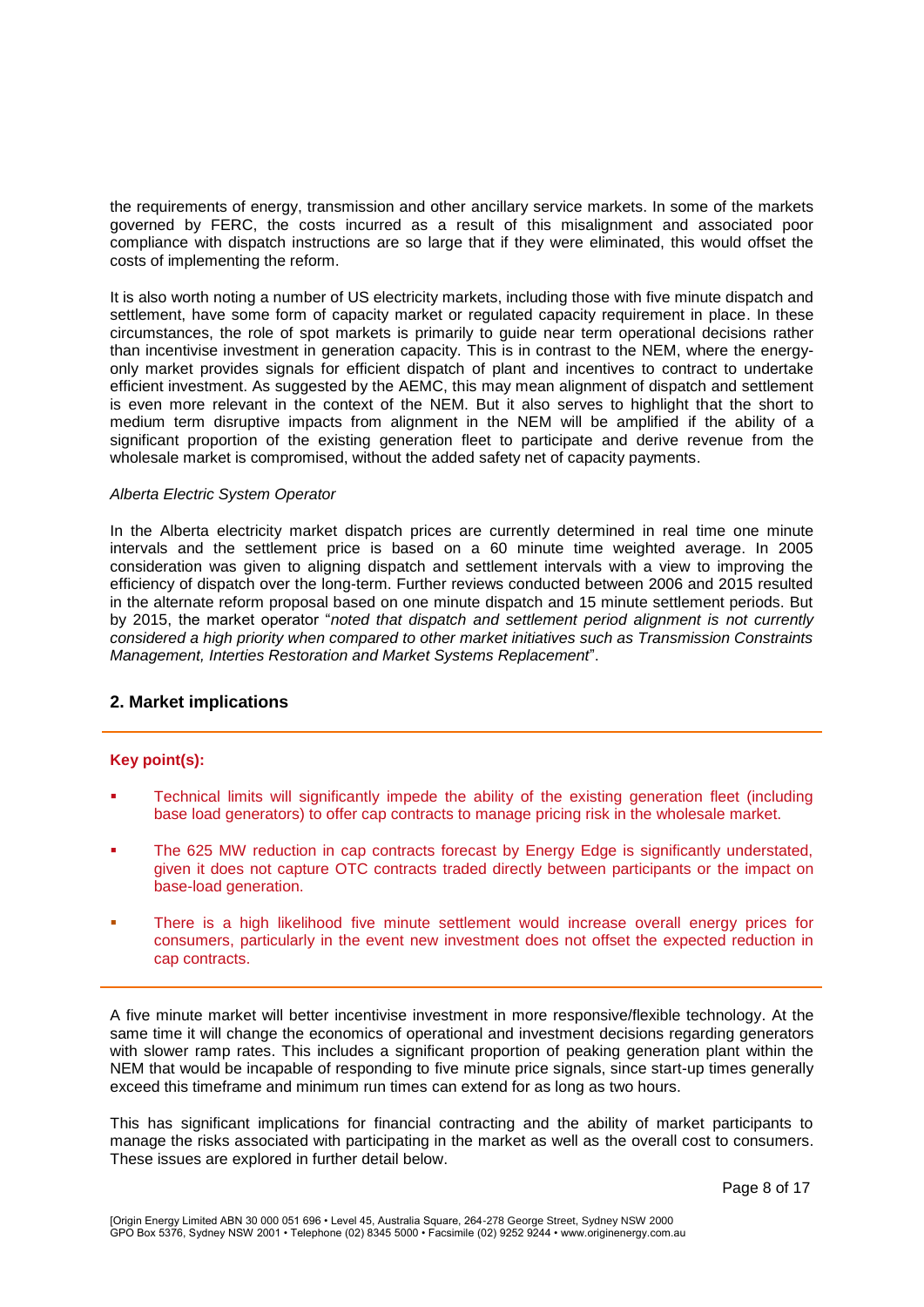#### **Financial market impacts – liquidity and pricing**

Financial contracts play a critical role in enabling market participants to manage risk and underwrite investment in generation capacity and long term fuel arrangements. As such, any significant change to one market will have consequences for the other. Given the nature of the proposed rule, the main financial product that will be impacted is half hourly settled caps. But there are broader implications for other financial instruments that must also be considered.

#### *Cap contracts*

Caps are used by buyers such as retailers to manage retail load flex and extreme price events and help sellers such as gas fired generators to underwrite new generation capacity and long term fuel arrangements. Caps are predominantly sold by fast start and base load generators who look to gain income certainty from the sale of the caps, and then generate at times of high prices to physically support the payout required under the financial product.

According to Energy Edge, the inability of most fast start plant to respond to unexpected price spikes from rest or minimum load within five minutes will lead to a reduction in contracting volumes in the order of 625 MW. They also note the net effect of the change could be even higher, given the ability to use generators as cap-like natural hedges will also be diminished and increase demand for caps. While this analysis is generally sound, Origin believes the actual volume of impacted caps could be significantly higher for two key reasons.

- 1. OTC cap contract impacts are understated: The 625 MW (23 per cent) reduction in caps is based on an initial estimate of total traded volumes of 2,650 MW. This includes OTC volumes traded through brokering platforms, but not volumes traded directly between participants. To provide perspective, a large majority of the total cap contracts traded by Origin are traded directly with other market participants.
- 2. The role of base-load generators is not considered: Base-load generators are one of the largest sellers of caps in the market. While the AEMC believes these generators will not be impacted by the rule change, ramping limitations could ultimately reduce the volume of caps they are able to physically underwrite and sell.

In the short to medium term, the expected reduction in the supply of cap contracts and added risk many generators will face in defending five minute caps will likely result in increased cap premiums. This would impact retailers looking to hedge their spot price exposure, the cost of which will be borne by energy consumers.

Again, while we agree with the underlying premise that ultimately the alignment of settlement and dispatch could allow for more efficient market outcomes in the long run, it is critical to examine the shorter term impacts, particularly given the NEM is already undergoing a transformative period. In preparing its draft determination, the AEMC should therefore seek to better understand the magnitude and duration of the potentially disruptive and adverse short term impacts that could arise if the rule is made. These include:

- the impact on hedging brought on by the deficit in the supply of cap contracts;
- the impact on energy consumers due to the disruption in the contract market;
- the natural sellers of new caps to replace the reduction in supply, and the timing of this supply;
- **the potential for new hedging products to alleviate the shortfall in caps; and**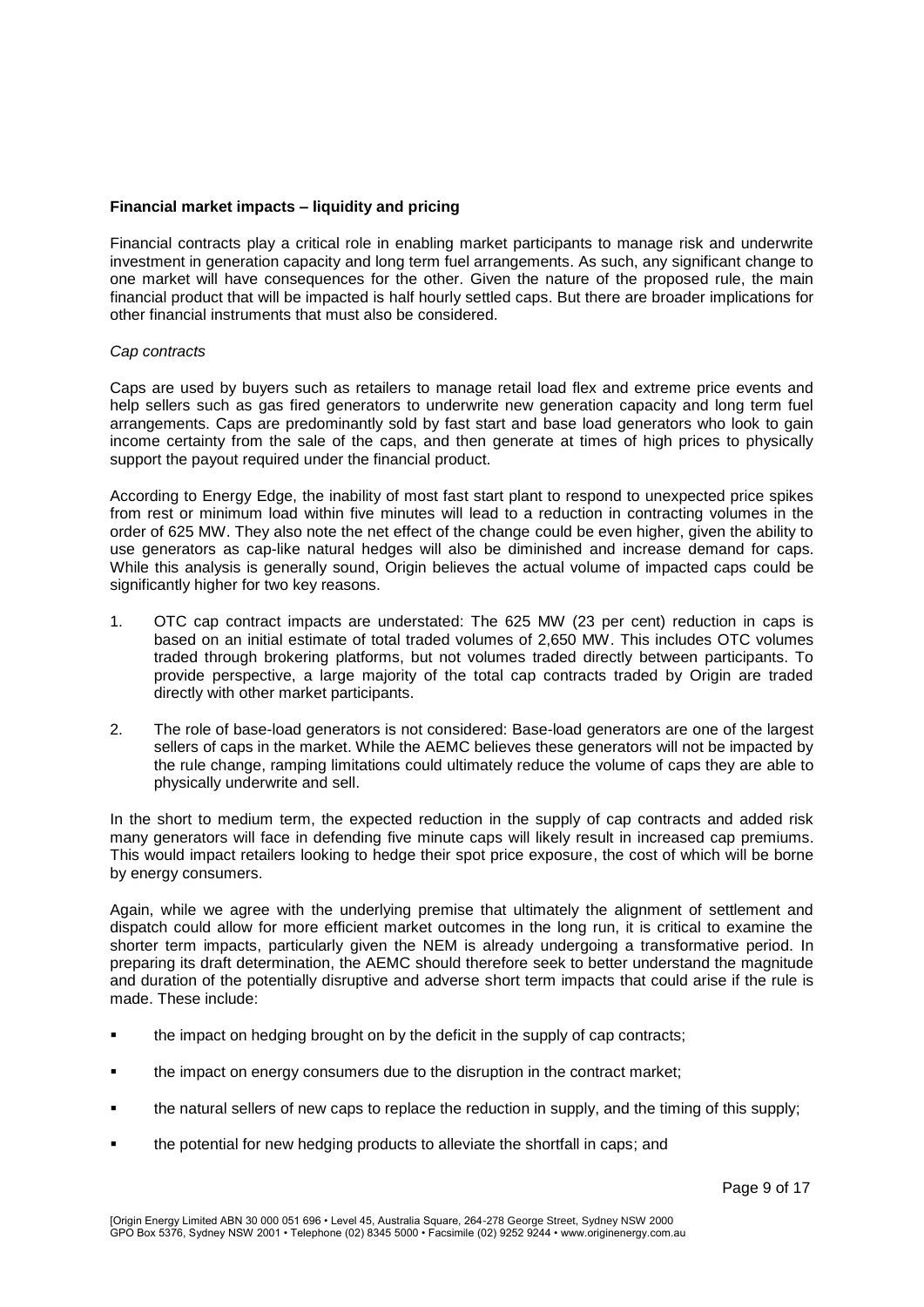the potential impact on spot market prices more broadly.

### *Swaps and futures*

Liquidity in financial markets is contingent on a range of factors, including the willingness of buyers and sellers to enter into long-term arrangements. This willingness is heavily influenced by uncertainty relating to future market outcomes, with the retrospective carbon tax repeal in 2014 providing an example of how heightened uncertainty can severely impact liquidity in electricity derivatives.

To this end, the decision to implement five minute settlement would similarly introduce significant uncertainty with respect to the forward pricing of electricity. While Origin agrees with Energy Edge's assessment that 30 minute swaps and five minute swaps are mathematically equivalent, the rule change would result in different participant behaviour in the wholesale market and hence create different five minute prices than those currently observed. This could result in lower levels of liquidity in swaps and futures markets at least in the near term. The interaction of swap and cap contracts also means that any increase in cap premiums will also be reflected (at least in part) in swap contracts.

### **Alternate operational and investment strategies**

On the basis that existing strategies to manage the risk of participating in the market would be less effective under the proposed rule, the AEMC has given consideration to a range of alternate risk management options that could be pursued. The merits of these are discussed below.

### *Operation of existing plant*

The AEMC notes there is scope for existing generation, particularly fast start plant, to change their operating behaviour in response to the new market dynamics. For example, a peaking plant could operate at minimum generation more often in anticipation of price spikes. However, price spikes are inherently difficult to predict, with Energy Edge identifying that a significant proportion of high price events are unanticipated. Operators of fast start plant currently try to optimise their usage to capture as many of these events as possible in a cost-effective manner. A new strategy of running more often at minimum generation is unlikely to be sustainable or efficient given generators would incur additional operating and maintenance costs.

A more likely outcome is that the capacity factor of peaking plant would actually reduce, with peaking generators simply forgoing the opportunity to access price spikes that are unlikely to be sustained. This is consistent with the fact that such plant will have less incentive to operate in the market when they are not required to defend caps and could lead to higher overall electricity costs for consumers. This is also at odds with what is required in a market with an increasing proportion of intermittent generation.

The Discussion paper also notes that "*hundreds of megawatts of power can be provided from generators that are already running*". The extent to which this statement holds true in reality requires further consideration. In Origin's view, if this volume of ramping capacity was actually available the level of volatility observed in the market would be materially lower and base load generation would actually be setting the market price during those volatile periods. The fact this isn't the case suggests base load generation doesn't have enough ramping capacity to actually cap the price during volatile periods. As such, these generators will also face challenges in responding to unpredictable price spikes within five minutes.

#### *Alternate hedging strategies*

Origin agrees that ultimately we would expect the Australian Stock Exchange (ASX) to develop new standardised futures and options products to assist with hedging risk under five minute settlement. But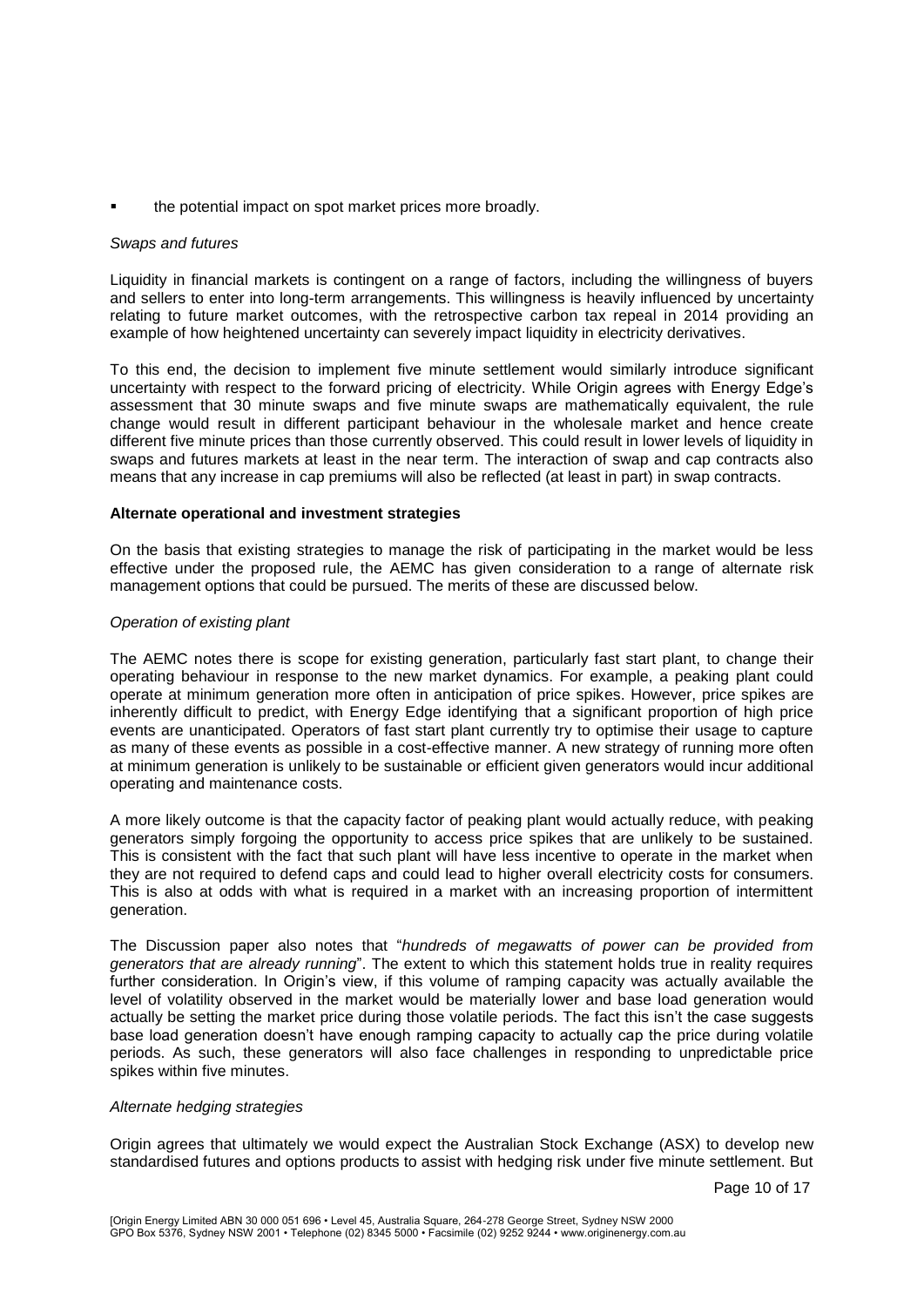as discussed earlier, the extent to which these products would fully capture the additional market risk is unclear. It will also take time for liquidity in these products to develop.

With regard to the potential for fast-start generators to sell non-firm caps as a way of reducing the risk of not being able to capture as high a percentage of price spikes, this would still likely result in reduced earnings for those generators due to the lower premium associated with the product. Such a product may also not be attractive for retailers as a risk management measure due to its reduced firmness.

#### *Investment in new plant*

l

The benefits of the rule change are largely contingent on a view that investment in new, more responsive technology will occur. Potential options include: aero derivatives / industrial (frame) open cycle gas turbines (OCGT); diesel generating units: and energy storage. But there are relevant factors that must be considered when assessing the investment case for each of these options.

- OCGT plant: The new OCGT plant identified (including aero derivatives) are unable to respond in five minutes from rest. As such, they would face similar challenges to the existing fleet of peaking plant, albeit to a lesser extent.
- Diesel plant: The investment case for diesel generators is uncertain, given the current shift toward lower emissions thermal plant and renewables. To this end, Origin believes it would be a perverse outcome if this rule change undermined the investment case for new and existing gasfired generation while simultaneously encouraging the entry of more emissive and higher cost plant.
- Battery storage: The outlook for widespread deployment for battery storage remains uncertain. While technology is evolving rapidly, large scale battery projects are still in their infancy around the world and reliant on substantial subsidies to be economic. According to Energy Edge, while some large scale battery projects may be installed in the short to medium term, they will be a long way from addressing the estimated shortfall in caps.

With respect to small scale battery deployment (i.e. behind the meter), it is clear investment is continuing to grow and current market arrangements are not an impediment to uptake. But the extent to which small scale battery storage can supplement or contribute to the supply of cap contracts is unproven. The overall impact of mass deployment of battery storage on the NEM (e.g. on system frequency) is also unknown and could potentially give rise to additional costs that would need to be considered when considering such investment. This issue was recently raised by AEMO in the context of SA, who noted the ability of inverter based technology to ramp very quickly could cause power system problems (e.g. frequency disturbances) and ultimately lead to contingency type events.<sup>2</sup>

When evaluating the costs and benefits of energy storage for a single application, storage technologies can be prohibitively expensive compared to the alternatives. But storage technologies differ from other systems across the grid in that they can efficiently provide multiple services, thereby improving their economic viability. As such, the uptake of energy storage technologies is not only heavily contingent on further capital cost reductions, but also the ability of storage proponents to access additional revenue streams beyond simply shifting energy in the wholesale market (i.e. while the benefit/cost ratio for a single application may not be favourable, an amalgamation of applications provides multiple revenue streams for the same investment).

<sup>2</sup> Australian Energy Market Operator, *ESCOSA –* Inquiry into the Licensing Arrangements for Generators in SA, Workshop Presentation, 16 May 2017.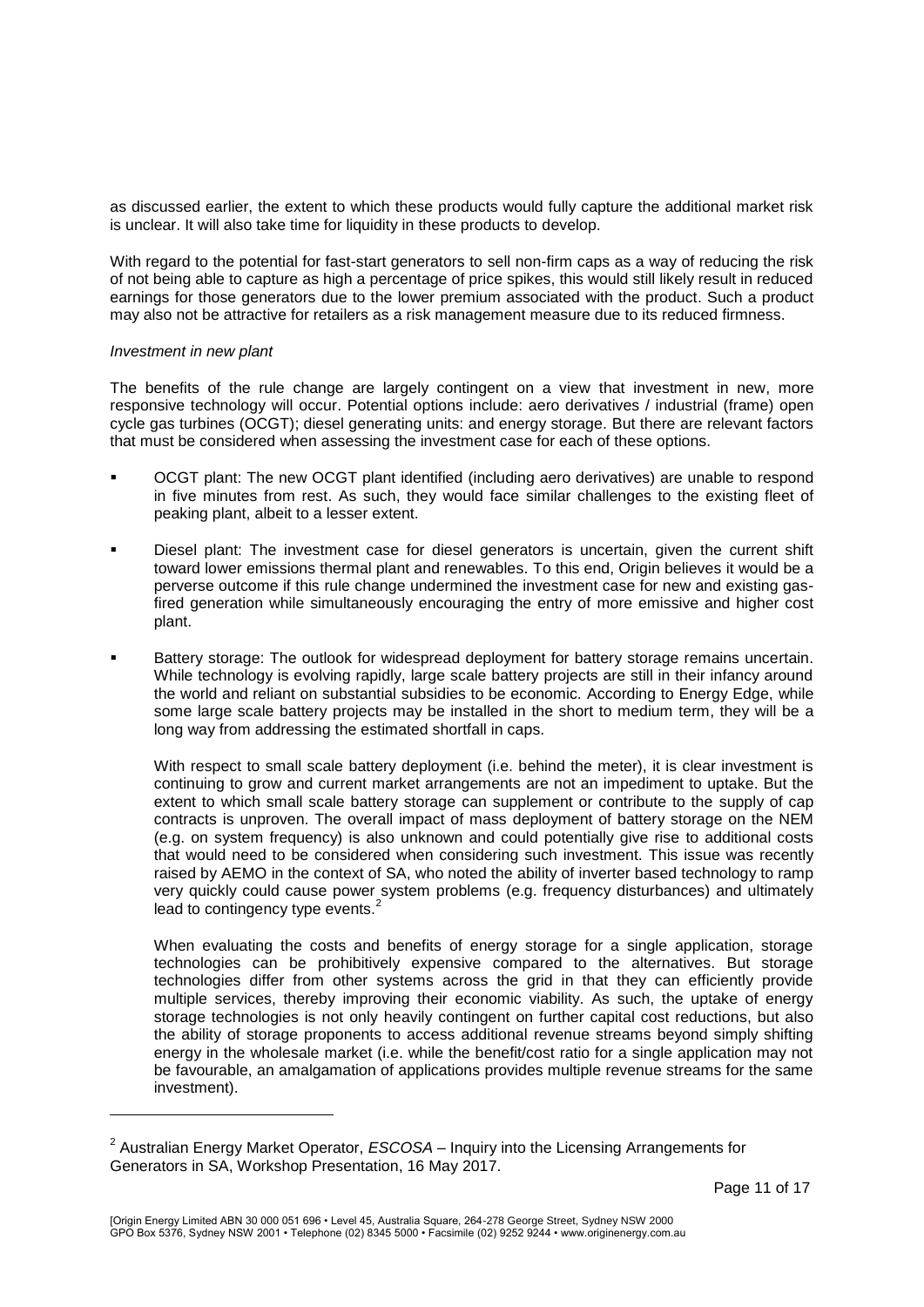Developing a business case for investing in any of these technologies will also require an assessment of expected market volatility. Even if there are, or there will be as a result of the growing penetration of renewable generation, sufficient and sufficiently high transitory price signals to signal the requirement for new investment, these conditions may not be sufficient for new investment to occur. Opportunities to profitably generate will also depend on the rapid response plant's position in the merit order. If more expensive than existing generators, the new entrant can be undercut by the existing generation fleet on any occasion where the new entrant is not the marginal generator.

#### **Potential market outcomes**

Origin agrees it is difficult to quantify potential market outcomes under five minute settlement. Nonetheless, the magnitude of the intervention warrants further analysis beyond simply exploring the theoretical efficiency benefits that may be achievable, particularly given any real benefits will largely be contingent on participants' behaviour once five minute settlement is implemented.

Based on the above discussion, Origin is not satisfied the proposed rule will actually reduce overall electricity costs for consumers, even if new investment occurs. In fact, should the rule change precede any significant investment in more responsive plant, it is likely consumers would face higher electricity costs in the short to medium term. This could also have implications for competition in the retail sector, with smaller market participants potentially exposed to wholesale market risks they can no longer effectively manage.

The AEMC's preliminary view appears to be that sufficient investment will occur over the proposed three year transitional period to offset the initial impact of the rule change on the existing generation fleet. But the extent to which this assumption ultimately holds true is contingent on a range of highly uncertain factors, as noted below.

- Overall new capacity requirements: The question of the gap that may emerge and the potential for new technologies to fill the gap without material consequences for customer prices and retailer solvency requires further analysis. Even if you assume the rapid growth trajectory predicted by potential new entrants actually materialised, under the AEMC's proposed transitional period, 2020-21 is likely to be a critical year in providing substitutes for existing risk management products. Unanticipated developments in the commitment of existing generators providing these products could significantly increase market risk and investment requirements. In this regard, Energy Edge notes that five minute settlement has the potential to bring on the exit of gas-fired power generation due to the diminished ability of such assets to capture value.
- First mover advantage: There is no guarantee the short-term response to the gap in the market will minimise the cost of supply over time. Effective first mover responses may discourage further market entrants by reducing or eliminating the price signal from shorter settlement periods. Further, given rapidly changing market dynamics and heightened uncertainty, the willingness of market participants to undertake significant investments may be lower than usual.
- Visibility of new capacity: If investment in flexible generation capacity is not visible to the market operator (i.e. scheduled), it will not change the wholesale market spot price. The extent to which this generation could also be relied upon to address pricing risk in the market (e.g. as a substitute for caps) is therefore highly uncertain.
- Type of new capacity: It is important to distinguish between energy and capacity requirements. Both pumped storage and batteries are net energy users and do not address energy constraints. As such, it is not a one for one substitution when considering the need to replace existing thermal capacity, particularly when you consider overall system security needs.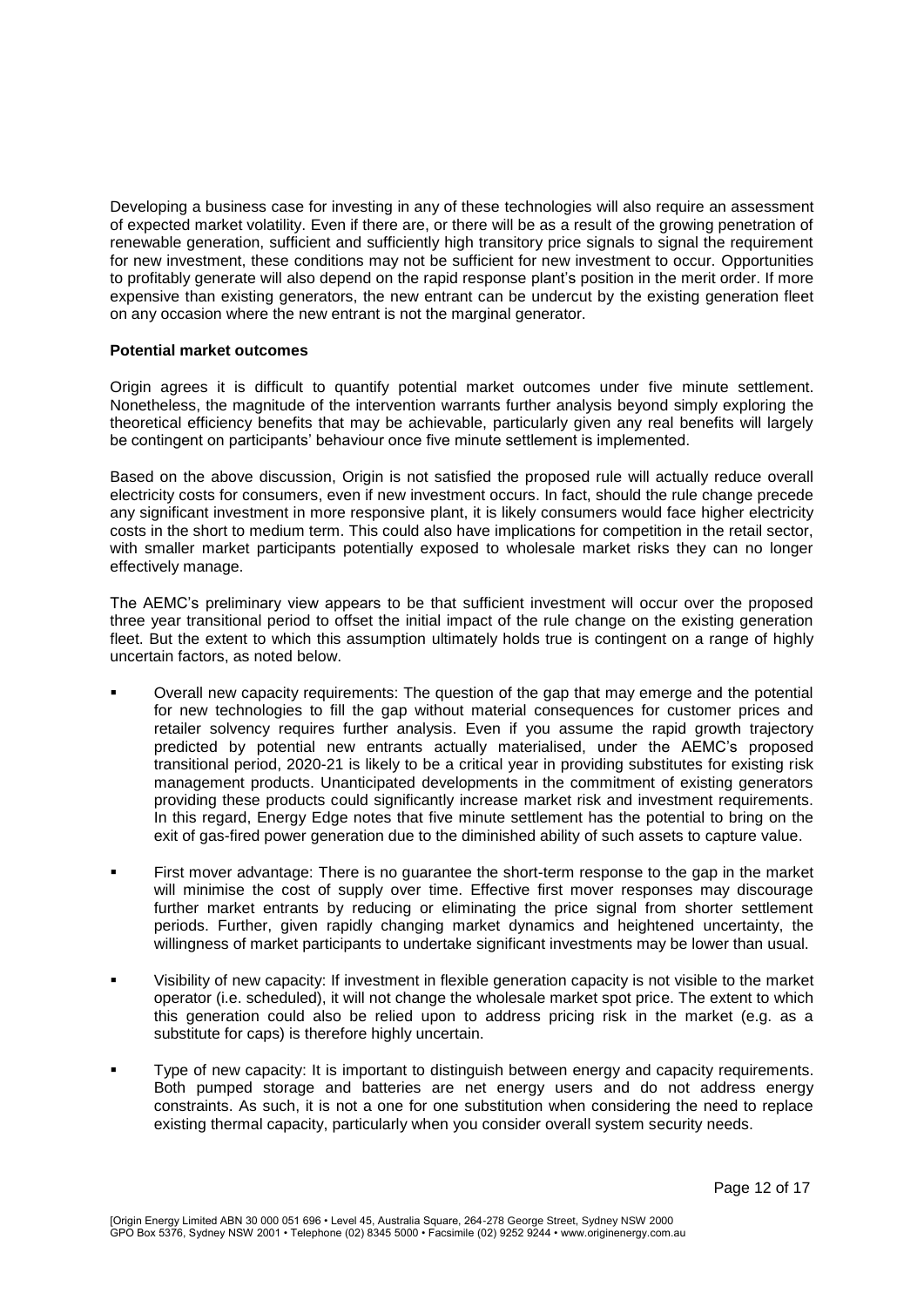The risks associated with the change and heightened level of uncertainty underpinning the key factors that will ultimately determine its success are such that it is not reasonable to simply assume the theoretical benefits of the reform will be realised over time. A more prudent approach would be to implement five minute settlement only when there is certainty that sufficient investment has actually occurred. This would minimise the level of the market disruption and likely deliver more efficient pricing outcomes for consumers. This view is supported by Energy Edge, who recommend that *"... such assets are in place prior to the implementation of the proposed rule change to ensure that the market is not left with a shortage of cap contracts that will result in retailers potentially having to manage their load flex with instruments that either increase price or increase risk."*

## **3. Implementation costs**

#### **Key point(s):**

- Implementing five minute settlement would necessitate fundamental changes to internal systems and processes, the costs of which are estimated to be in the order of \$33-38 million for Origin Energy.
- The AEMC's proposed transitional period would still result in significant contractual disruption. Analysis undertaken on behalf of the industry suggests contract renegotiations costs could be in the order of \$8.3 million.

Origin is supportive of the AEMC's preliminary position that if implemented, five minute settlement should be compulsory for both the retail and demand sides and underlying five minute data should be derived from revenue meters rather than supervisory control and acquisition (SCADA) data. The costs associated with accommodating these changes are explored in further detail below.

#### **Internal system/process changes**

Implementing five minute settlement would necessitate fundamental changes to internal systems and processes that are currently incapable of accommodating five minute settlement data. As identified by the AEMC (and illustrated in Chart 1 below), information flows between AEMO, metering data providers, generators and retailers are highly complex and integrated. One simple change to the underlying data set has ramifications across all systems.

#### *Chart 1: NEM information flows*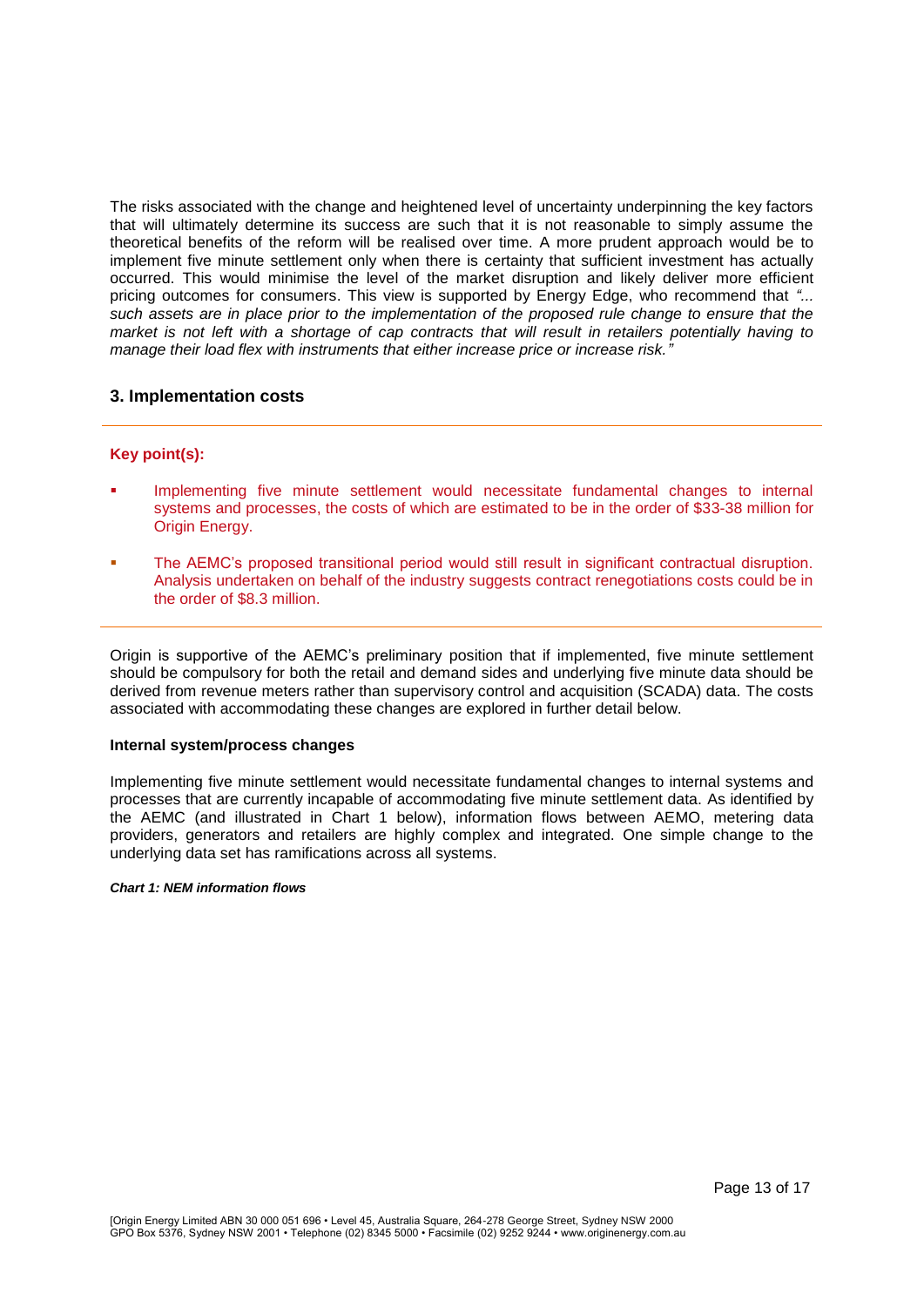

Origin has provided a breakdown of impacted systems and estimated upgrade costs in Attachment B, which has been provided confidentially as a separate attachment. Estimated upgrade costs total \$33- 38 million, which is significantly higher than the proponent's original estimate of upfront costs to generators of \$2.78 million based on figures originally reported by NEMMCO. These costs are outside of the ongoing costs associated with additional data processing and analysis, or any resultant costs to support the change (e.g. increased prudential requirements, ongoing data management etc.).

## **Contractual implications**

Exposing generators and demand side participants to different reference prices (i.e. five minute settlement prices compared with 30 minute settlement prices) would have a significant impact on financial contracting in the NEM. Where existing contracts are in place, Origin agrees with the AEMC's assertion that the change in pricing would likely constitute a market disruption event and provide grounds for termination or renegotiation of those contracts. This is not only relevant to financial hedge products such as cap contracts, but also power purchase agreements (PPAs) and Settlement Residue Auction (SRA) contracts, each of which reference 30 minute settlement prices in the NEM.

According to the AEMC, a three year transitional period would allow a significant proportion of ASX traded caps to lapse prior to the rule change taking effect and minimise the resultant level of disruption. This is based on analysis that demonstrates the more liquid end of the trading curve is up to three years forward – in some regions futures contracts have traded three and a half years forward, and cap contracts three years forward.

But ASX and broker traded OTC contracts provide only a small part of the picture. Based on Origin's view of OTC caps traded directly between participants, a number of long term contracts are in place that span well beyond the proposed transitional period. This is acknowledged by Energy Edge, who state that long term caps sold as part of bank financing arrangements typically span 10-15 years. While a number of these arrangements may be more than half way through, the reopening of these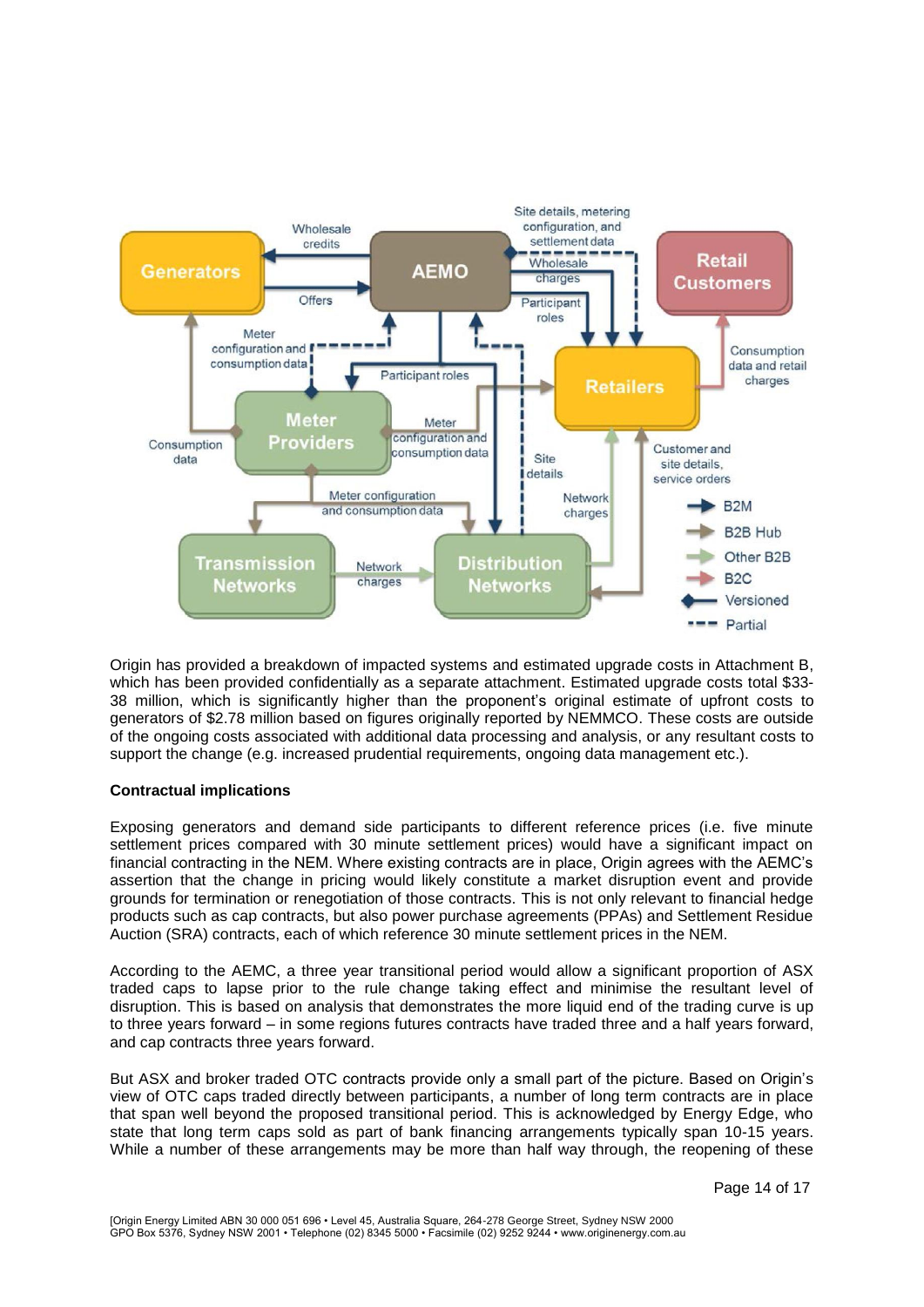may possibly involve some form of refinancing exercise particularly for those assets that will have reduced effectiveness of capturing five minute price spikes. Energy Edge suggests that a transitional period of at least five years would be required to minimise the overall impact on these contracts.

The AEMC also notes long term PPA's and swaps are unlikely to be materially impacted, with changes mainly relating to the reference price. But the change in pricing would still likely constitute a market disruption event and provide grounds for termination or renegotiation of those contracts, including terms and conditions. The impact on PPA's and swaps should therefore not be discounted.

Based on the above, the AEMC's proposed transitional period appears inadequate and would still result in significant contractual disruption. While it is difficult to quantify the overall financial impact, analysis undertaken on behalf of the industry suggests contract renegotiations costs could be in the order of \$8.3 million.<sup>3</sup>

### **Metering**

Origin agrees revenue metering upgrades are necessary to implement five minute settlement in the NEM given the limitations associated with relying on SCADA data for settlement purposes. As noted by the AEMC, SCADA measurement equipment is typically less accurate than revenue metering equipment, with accuracy falling within the 2-4 per cent range relative to 0.5-1 per cent respectively. While it is recognise the SCADA data would only be used for profiling purposes, this increased level of inaccuracy can still distort revenue outcomes, particularly in instances where generation output and prices vary significantly over the settlement period. The location of SCADA systems within a power system can also lead to differences in the basis for measurement between individual power stations.

To minimise the costs associated with implementing metering changes, it has been proposed that all revenue meters apart from Type 6 accumulation meters should be replaced/reconfigured within five years. Under this approach, AEMO could continue to use the Net System Load Profile to create five minute resolution data for the majority of small customers still reliant on accumulation metering rather than interval metering. But it should be noted this broad implementation proposal would actually require a large number of Type 4/5 meters that are not capable of being reconfigured to be replaced, principally due to the data storage limitations.

This would be a perverse outcome given accumulation metering would remain unchanged. It would also give rise to significant costs in addition to those outlined in Attachment B. While the AEMC notes there may be scope to relax local memory data storage requirements for metering to around 35 days, this would effectively mean there is no redundancy built into the system if any issues arise (e.g. a sim card fails and cannot be replaced immediately). As such, Origin's preference is that existing Type 4/5 meters are also exempted from providing five minute resolution data and effectively grandfathered if the rule is made.

# **4. A potential path forward**

## **Key point(s):**

l

 The extent to which five minute settlement would deliver net market benefits and ultimately lower energy supply costs for consumers is contingent on a range of highly uncertain factors.

<sup>&</sup>lt;sup>3</sup> Russ Skelton & Associates, AEMC Public Forum – Five Minute Settlement, Workshop Presentation on Costs & Price Impacts, 4 May 2017.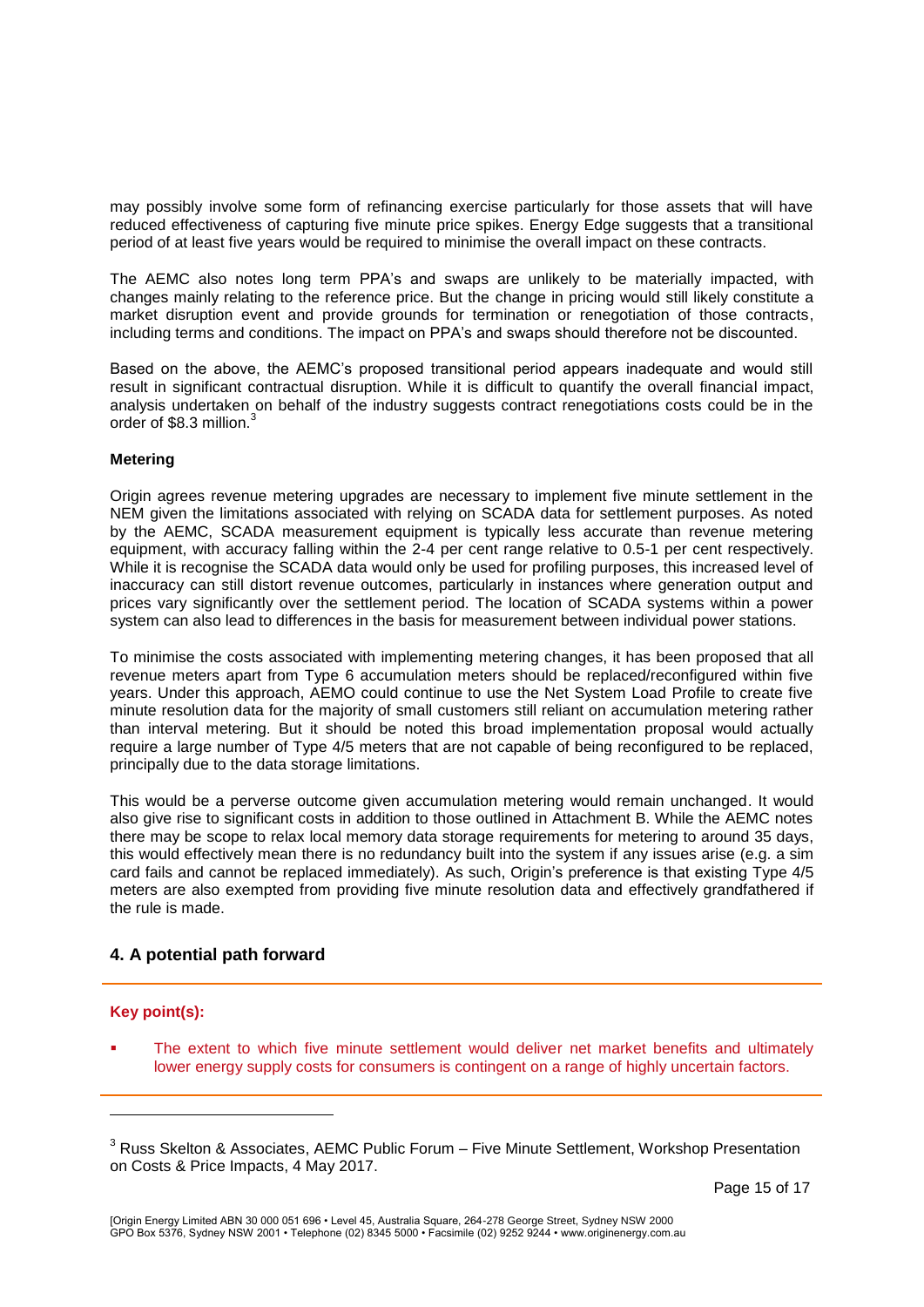- A prudent approach is to align the implementation of five minute settlement with the period when market conditions indicate greater potential for the benefits of the reform to be realised.
- In the event the periodic review mechanism isn't implemented, a longer overall transitional period in the order of six to seven years is required. This will provide additional lead time for new investment in flexible plant to occur and assist with minimising the level of contractual disruption.

Ensuring wholesale electricity markets provide price signals and incentives to be responsive to demand over the shortest timeframe practicable is important from a market efficiency perspective. To this end, Origin agrees there are theoretical benefits that could be achieved from addressing the current misalignment between five minute dispatch and 30 minute settlement timeframes in the NEM. But the extent to which such a fundamental reform would deliver net market benefits and ultimately lower energy supply costs for consumers is contingent on a range of key factors, including:

- the level of new investment required the forecast shortfall in caps of 625 MW is understated, given it excludes OTC contracts traded directly between participants as well as the potential impact on base load generators (i.e. a reduced ability to underwrite caps due to ramping limitations);
- the economic viability and suitability of new investment it is not clear whether sufficient investment in new, more responsive plant such as battery storage will materialise over the transitional period to offset the expected reduction in caps and also alleviate any security/reliability of supply concerns that may emerge;
- the impact on wholesale energy costs increased premiums associated with financial derivatives and the introduction of higher marginal cost plant into the supply mix will place upward pressure on wholesale energy costs, at least over the short to medium term;
- the level of contractual interruption a transitional period of at least five years would be required to minimise disruption to long-term caps, with a three year transitional period leading to overall contract renegotiation costs in the order of \$8.3 million; and
- total system upgrade costs the cost of upgrading Origin's energy trading and retail systems alone is in the order of \$33-38 million.

Given the above, Origin believes a prudent approach is to align the implementation of five minute settlement with the period when market conditions indicate greater potential for the benefits of the reform to be realised. This could be achieved by making the rule change contingent on a periodic assessment of the market, the first of which could occur in four years from the AEMC's final determination. Any decision to proceed with the rule change could then be followed by a three year transitional period so businesses have sufficient time to undertake the significant system changes described above.

In the event the periodic review mechanism isn't implemented, a longer overall transitional period in the order of six to seven years is required. This would better align with the timeframe proposed for the completion of metering changes in support of five minute settlement. Further, it is consistent with the time period proposed by Energy Edge to minimise the level of contractual disruption and will provide additional lead time for new investment in flexible plant to occur. With respect to the latter, in determining the overall length of the transitional period the AEMC should give more detailed consideration to:

the impact on hedging in the market brought on by the deficit in the supply of cap contracts;

Page 16 of 17